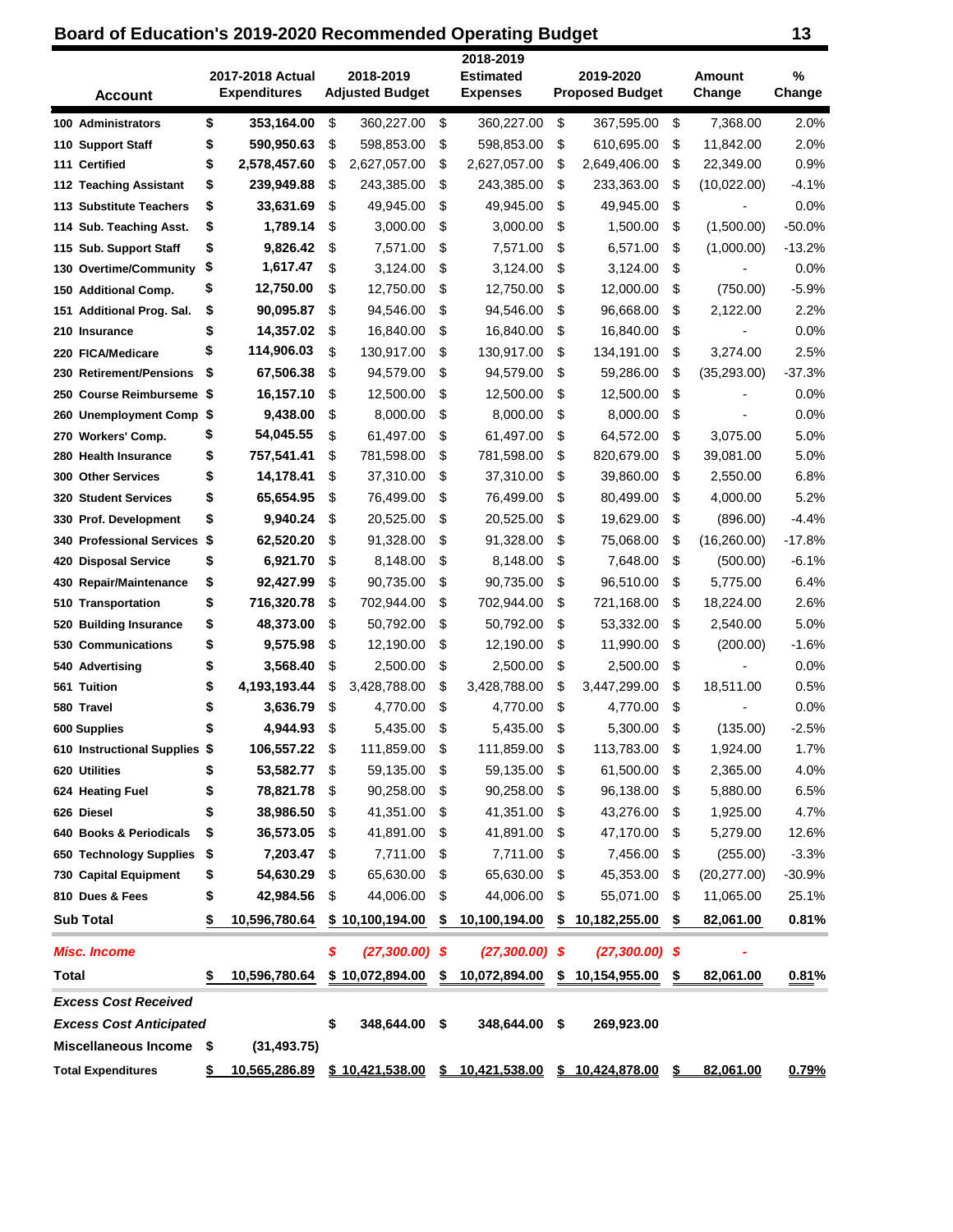## **Board of Education's 2019-2020 Recommended Operating Budget 15 15**

| <b>Account Code</b>                  | <b>Description</b>                | 2017-2018<br>Actual<br><b>Expenditures</b> |     | 2018-2019<br>Adjusted<br><b>Budget</b> |     | 2018-2019<br><b>Estimated</b><br>Expenses |     | 2019-2020<br><b>Proposed</b><br><b>Budget</b> |      | Amount<br>Change         | %<br>Change |
|--------------------------------------|-----------------------------------|--------------------------------------------|-----|----------------------------------------|-----|-------------------------------------------|-----|-----------------------------------------------|------|--------------------------|-------------|
| 1010.11201.2100.200.51100            | Director SPED Salary              | \$<br>85,016.00                            | \$  | 86,717.00 \$                           |     | 86,717.00                                 | \$  | 88.885.00 \$                                  |      | 2,168.00                 | 2.5%        |
| 1010.11201.2320.100.51100            | Superintendent Salary             | \$<br>64,260.00                            | \$  | 65,545.00                              | -\$ | 65,545.00                                 | \$  | 65,545.00                                     | \$   |                          | 0.0%        |
| 1010.11201.2410.100.51100            | <b>Principal Salary</b>           | \$<br>118,372.00                           | \$  | 120,739.00 \$                          |     | 120,739.00                                | \$  | 123,758.00 \$                                 |      | 3,019.00                 | 2.5%        |
| 1010.11201.2410.100.51100            | <b>Assistant Principal Salary</b> | \$<br>85,516.00                            | -\$ | 87,226.00 \$                           |     | 87,226.00                                 | -\$ | 89,407.00 \$                                  |      | 2,181.00                 | 2.5%        |
|                                      |                                   |                                            |     |                                        |     |                                           |     |                                               |      |                          |             |
| <b>Administrators</b>                | <b>Total</b>                      | \$<br>353,164.00                           | \$  | 360,227.00                             | \$  | 360,227.00                                | \$  | 367,595.00                                    | \$   | 7,368.00                 | 2.0%        |
| 1010.11201.2200.200.51110            | Speech Assistant                  | \$<br>42,307.66                            | \$  | 44,123.00                              | \$  | 44,123.00                                 | \$  | 45,241.00                                     | - \$ | 1.118.00                 | 2.5%        |
| 1010.11201.2100.200.51110            | <b>SPED Secretary</b>             | \$<br>33,021.64                            | \$  | 33,079.00                              | \$  | 33,079.00                                 | -\$ | 33,948.00                                     | -\$  | 869.00                   | 2.6%        |
| 1010.11201.2130.100.51110            | Nurse                             | \$<br>57,328.26                            | -\$ | 56,301.00                              | -\$ | 56,301.00                                 | \$  | 57,557.00                                     | - \$ | 1,256.00                 | 2%          |
| 1010.11200.2310.100.51110            | <b>BOE Clerical</b>               | \$<br>1,287.00                             | -\$ | 1,600.00                               | -\$ | 1,600.00                                  | \$  | 1,600.00                                      | \$   | $\overline{\phantom{a}}$ | 0%          |
| 1010.11201.2320.100.51110            | Super. Supp. Staff                | \$<br>33,776.22                            | \$  | 31,996.00                              | \$  | 31,996.00                                 | \$  | 31,996.00                                     | \$   | $\overline{a}$           | 0%          |
| 1010.11201.2400.100.51110            | Sch. Office Supp. Staff           | \$<br>61,260.07                            | \$  | 60,613.00 \$                           |     | 60,613.00                                 | \$  | 62,730.00                                     | \$   | 2.117.00                 | 3.5%        |
| 1010.11201.2400.100.51111            | Data Entry/SAF/Graduation         | \$<br>8,229.89                             | \$  | 8.600.00                               | -\$ | 8,600.00                                  | \$  | 9,578.00                                      | -\$  | 978.00                   | 11%         |
| 1010.11201.2400.100.51112            | Office Support Staff/OT           | \$<br>49.35                                | \$  | 4,592.00                               | \$  | 4,592.00                                  | \$  | 2,092.00                                      | \$   | (2,500.00)               | $-54%$      |
| 1010.11201.2410.100.51110            | <b>Principal Secretary</b>        | \$<br>43,230.79                            | \$  | 43,980.00                              | -\$ | 43,980.00                                 | -\$ | 45,101.00 \$                                  |      | 1,121.00                 | 2.5%        |
| 1010.11201.2500.100.51111            | Cntrl. Off. Supp. Staff           | \$<br>78,801.75                            | \$  | 78,413.00                              | \$  | 78,413.00                                 | \$  | 80,412.00                                     | \$   | 1,999.00                 | 2.5%        |
| 1010.11201.2580.100.51110            | <b>IT Support Staff</b>           | \$<br>54,876.00                            | \$  | 55,973.00                              | -\$ | 55,973.00                                 | \$  | 57,383.00                                     | \$   | 1,410.00                 | 2.5%        |
| 1010.11201.2600.100.51110            | Custodial Superv.                 | \$<br>52.450.39                            | \$  | 56,342.00                              | -\$ | 56.342.00                                 | \$  | 56,375.00 \$                                  |      | 33.00                    | 0.1%        |
| 1010.11201.2610.100.51110            | <b>Custodial Salaries</b>         | \$<br>99,378.08                            | \$  | 98,840.00                              | \$  | 98,840.00                                 | \$  | 102,076.00                                    | \$   | 3,236.00                 | 3%          |
| 1010.11201.2610.100.51111            | Summer Cust.                      | \$<br>8,563.53                             | -\$ | 8,201.00                               | -\$ | 8,201.00                                  | \$  | 8,406.00                                      | - \$ | 205.00                   | 2.5%        |
| 1010.11201.2660.100.51110            | <b>School Security</b>            | \$<br>12,430.00                            | \$  | 12,100.00 \$                           |     | 12,100.00                                 | \$  | 12,100.00                                     | \$   |                          | 0%          |
| 1010.11201.2670.100.51110            | <b>School Constable</b>           | \$<br>3,960.00                             | -\$ | 4,100.00 \$                            |     | 4,100.00                                  | \$  | 4,100.00 \$                                   |      | $\overline{\phantom{a}}$ | 0%          |
| <b>Support Staff</b>                 | <b>Total</b>                      | \$<br>590,950.63                           | \$  | 598,853.00 \$                          |     | 598,853.00                                | -\$ | 610,695.00 \$                                 |      | 11,842.00                | 2.0%        |
| 1010.11201.1000.100.51111            | <b>Teacher Salaries</b>           | \$<br>1,900,994.60                         | -\$ | 1,942,083.00                           | \$  | 1,942,083.00                              | \$  | 1,956,764.00 \$                               |      | 14,681.00                | 1%          |
| 1010.11201.2230.100.51111            | Computer Technology               | \$<br>65,249.00                            | -\$ | 67,957.00                              | -\$ | 67,957.00                                 | \$  | 71,641.00                                     | - \$ | 3,684.00                 | 5%          |
| 1010.11201.2220.100.51111            | Librarian                         | \$<br>67,216.47                            | \$  | 70,279.00                              | \$  | 70,279.00                                 | \$  | 74,097.00                                     | \$   | 3,818.00                 | 5%          |
| 1010.11201.2120.200.51111            | Guidance Counselor                | \$<br>56,153.82                            | -\$ | 57,913.00 \$                           |     | 57,913.00                                 | \$  | 58,545.00 \$                                  |      | 632.00                   | 1%          |
| 1010.11201.1000.200.51111            | <b>SPED Teacher Salaries</b>      | \$<br>338,306.00                           | \$  | 348,625.00                             | \$  | 348,625.00                                | \$  | 362,945.00                                    | \$   | 14,320.00                | 4%          |
| 1010.11201.2140.200.51111            | School Psychologist               | \$<br>32,820.40                            | \$  | 34,040.00                              | \$  | 34,040.00                                 | \$  | 35,259.00                                     | \$   | 1,219.00                 | 4%          |
| 1010.11201.2150.200.51111            | Speech Pathologist                | \$<br>70,169.31                            | \$  | 57,899.00 \$                           |     | 57,899.00 \$                              |     | 41,368.00 \$                                  |      | (16, 531.00)             | $-29%$      |
| 1010.11201.2160.200.51111            | Occupational Therapy              | \$<br>47,548.00                            | -\$ | 48,261.00 \$                           |     | 48,261.00                                 | -\$ | 48,787.00 \$                                  |      | 526.00                   | $1\%$       |
| <b>Certified Salaries</b>            | <b>Total</b>                      | \$<br>2,578,457.60                         | \$  | 2,627,057.00                           | \$  | 2,627,057.00                              | \$  | 2,649,406.00                                  | \$   | 22,349.00                | 0.9%        |
| 1010.11201.1000.100.51102            | Tch. Asst. Reg ED                 | \$<br>111,571.81                           | \$  | 110,653.00 \$                          |     | 110,653.00                                | -\$ | 108,364.00 \$                                 |      | (2,289.00)               | $-2%$       |
| 1010.11201.1000.200.51102            | Tch. Asst. SPED                   | \$<br>128,378.07                           | \$  | 132,732.00 \$                          |     | 132,732.00                                | -\$ | 124,999.00 \$                                 |      | (7,733.00)               | -6%         |
| <b>Teaching Assistant Sal. Total</b> |                                   | \$<br>239,949.88                           | \$  | 243,385.00 \$                          |     | 243,385.00                                | \$  | 233,363.00                                    | \$   | (10,022.00)              | $-4.1%$     |
| 1010.11201.1000.100.51103            | Substitute Reg Ed                 | \$<br>29,861.69                            | \$  | 29,268.00 \$                           |     | 29,268.00                                 | \$  | 29,268.00                                     | \$   |                          | $0\%$       |
| 1010.11201.1000.100.51104            | Long-Term Subs.                   | \$                                         | \$  | 13,735.00                              | -\$ | 13,735.00                                 | \$  | 13,735.00                                     | \$   | $\blacksquare$           | 0%          |
| 1010.11201.2213.100.51103            | Prof. Dev. Subs.                  | \$<br>1,040.00                             | \$  | 4,175.00 \$                            |     | 4,175.00                                  | -\$ | 4,175.00 \$                                   |      | $\overline{\phantom{0}}$ | 0%          |
| 1010.11201.1000.200.51103            | Sub SPED                          | \$<br>2,730.00                             | \$  | 2,767.00 \$                            |     | 2,767.00                                  | \$  | 2,767.00 \$                                   |      | $\overline{\phantom{0}}$ | 0%          |
| <b>Substitute Teachers</b>           | <b>Total</b>                      | \$<br>33,631.69                            | \$  | 49,945.00 \$                           |     | 49,945.00 \$                              |     | 49,945.00 \$                                  |      | ٠                        | 0.0%        |
| 1010.11201.1000.200.51104            | Sub. Classified                   | \$<br>1,789.14                             | -\$ | 3,000.00 \$                            |     | 3,000.00                                  | -\$ | 1,500.00 \$                                   |      | (1,500.00)               | $-50%$      |
| Sub. Teaching Asst.                  |                                   | \$<br>1,789.14 \$                          |     | $3,000.00$ \$                          |     | 3,000.00                                  | \$  | $1,500.00$ \$                                 |      | (1,500.00)               | $-50.0%$    |
|                                      | <b>Total</b>                      |                                            |     |                                        |     |                                           |     |                                               |      |                          |             |
| 1010.11201.2400.100.51512            | <b>Secretarial Substitute</b>     | \$                                         | \$  | 1,652.00 \$                            |     | 1,652.00                                  | \$  | 652.00 \$                                     |      | (1,000.00)               | $-61%$      |
| 1010.11201.2620.100.51512            | <b>Custodial Substitute</b>       | \$<br>9,826.42                             | \$  | 5,919.00 \$                            |     | 5,919.00                                  | \$  | 5,919.00 \$                                   |      | $\overline{\phantom{a}}$ | 0%          |
| <b>Sub. Support Staff</b>            | <b>Total</b>                      | \$<br>9,826.42 \$                          |     | 7,571.00                               | \$  | 7,571.00 \$                               |     | 6,571.00                                      | \$   | (1,000.00)               | $-13.2%$    |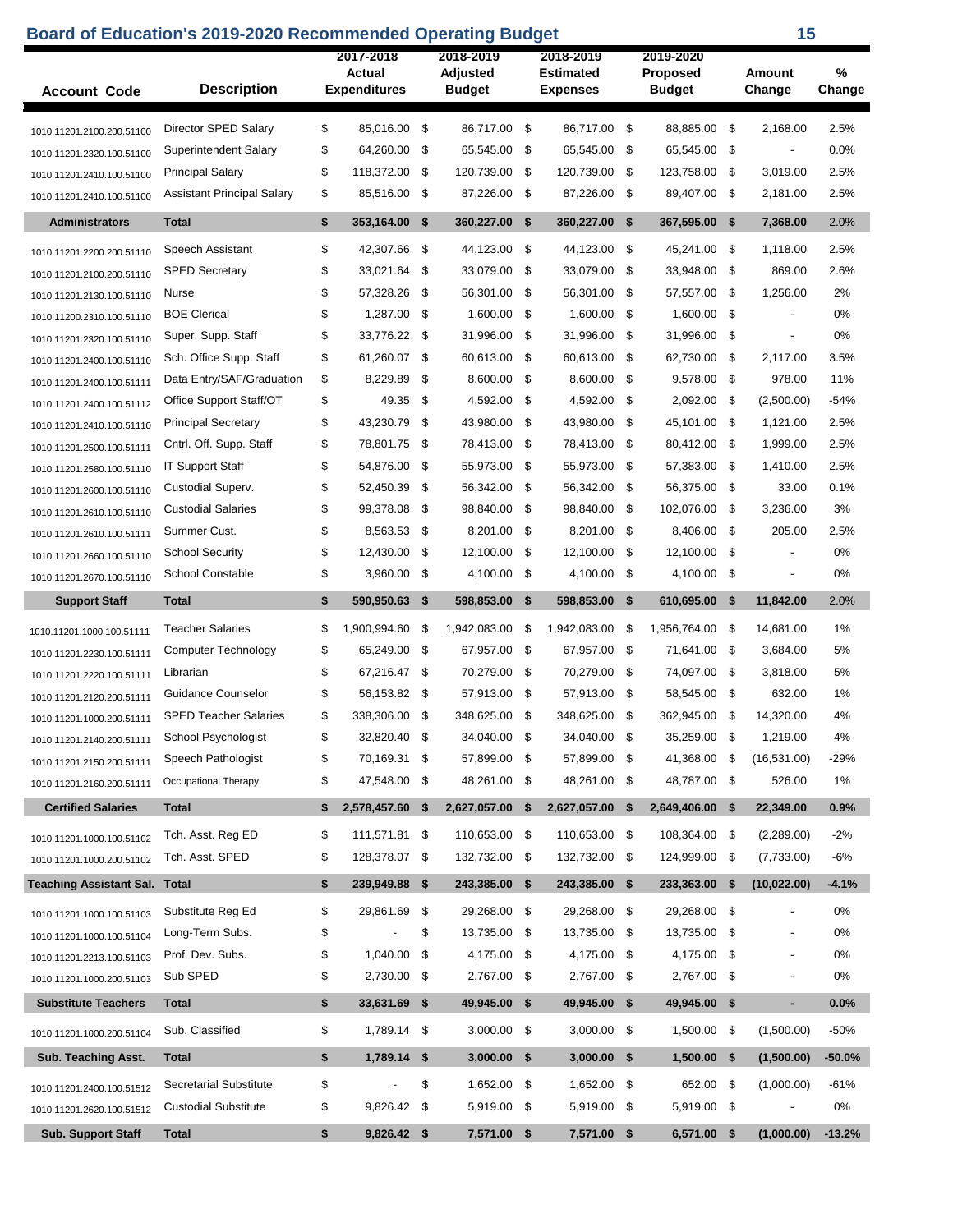| <b>Board of Education's 2019-2020 Recommended Operating Budget</b> |                                          |          |                                            |      |                                        |      |                                                  |              |                                        |      | 17                       |                |
|--------------------------------------------------------------------|------------------------------------------|----------|--------------------------------------------|------|----------------------------------------|------|--------------------------------------------------|--------------|----------------------------------------|------|--------------------------|----------------|
| <b>Account Code</b>                                                | <b>Description</b>                       |          | 2017-2018<br>Actual<br><b>Expenditures</b> |      | 2018-2019<br>Adjusted<br><b>Budget</b> |      | 2018-2019<br><b>Estimated</b><br><b>Expenses</b> |              | 2019-2020<br>Proposed<br><b>Budget</b> |      | Amount<br>Change         | $\%$<br>Change |
| 1010.11201.3300.800.51131                                          | Cust OT/Rec Dept                         | \$       | 1,617.47                                   | -\$  | 3,124.00                               | - \$ | 3,124.00                                         | \$           | 3,124.00                               | -\$  |                          | 0%             |
| <b>Overtime/Community Total</b>                                    |                                          | \$       | 1,617.47                                   | - \$ | 3,124.00                               | -\$  | 3,124.00                                         | -\$          | 3,124.00                               | -\$  | $\blacksquare$           | 0.0%           |
| 1010.11201.1000.100.51150                                          | Reg. Ed. Ins. Stipend                    | \$       |                                            | \$   |                                        | \$   |                                                  | \$           |                                        | \$   | $\overline{\phantom{a}}$ | 0%             |
| 1010.11201.1000.200.51150                                          | Sp. Ed. Ins. Stipend                     | \$       | 750.00                                     | \$   | 750.00                                 | \$   | 750.00                                           | \$           | 750.00                                 | \$   |                          | 0%             |
| 1010.11201.2320.100.51150                                          | Supt. Ins. Stipend                       | \$       | 10,500.00                                  | \$   | 10,500.00                              | -\$  | 10,500.00                                        | \$           | 10,500.00                              | \$   | $\overline{\phantom{a}}$ | 0%             |
| 1010.11201.2400.100.51150                                          | Office Ins. Stipend                      | \$       | 1,500.00                                   | -\$  | 1,500.00 \$                            |      | 1,500.00                                         | -\$          | 750.00                                 | -\$  | (750.00)                 | $-50%$         |
| <b>Additional Comp.</b>                                            | <b>Total</b>                             | \$       | 12,750.00 \$                               |      | 12,750.00 \$                           |      | 12,750.00                                        | \$           | 12,000.00 \$                           |      | (750.00)                 | $-5.9%$        |
| 1010.11201.2100.100.51151                                          | Reg Ed Summer School                     | \$       | $(595.27)$ \$                              |      |                                        | \$   |                                                  | \$           |                                        | \$   |                          | 0%             |
| 1010.11201.2100.200.51151                                          | Sum Sch PreK/Reading HB                  | \$       | 29,572.00                                  | -\$  | 32,785.00                              | \$   | 32,785.00                                        | \$           | 34,868.00                              | \$   | 2,083.00                 | 6%             |
| 1010.11201.2100.920.51151                                          | <b>Extra Duty</b>                        | \$       | 23,078.85                                  | \$   | 24,141.00                              | \$   | 24,141.00                                        | \$           | 24,948.00                              | -\$  | 807.00                   | 3%             |
| 1010.11200.2900.910.51512                                          | Athletic Coordinator.                    | \$       | 3,745.00                                   | \$   | 3,802.00                               | \$   | 3,802.00                                         | \$           | 3,843.00                               | \$   | 41.00                    | 1%             |
| 1010.11201.2190.910.51151                                          | Athletic Staff/Coach                     | \$       | 25,321.11                                  | \$   | 25,818.00                              | \$   | 25,818.00                                        | \$           | 26,103.00                              | -\$  | 285.00                   | 1%             |
| 1010.11201.2212.100.51151                                          | Curriculum Dev.                          | \$       | 8,974.18                                   | -\$  | 8,000.00                               | \$   | 8,000.00                                         | \$           | 6,906.00                               | -\$  | (1,094.00)               | $-14%$         |
| <b>Additional Prog. Sal.</b>                                       | <b>Total</b>                             | \$       | 90,095.87                                  | -\$  | 94,546.00                              | - \$ | 94,546.00                                        | -\$          | 96,668.00                              | - \$ | 2,122.00                 | 2.2%           |
| 1010.11201.1000.100.52210                                          | Life Ins. Regular Ed                     | \$       | 11,605.24                                  | -\$  | 11,847.00                              | - \$ | 11,847.00                                        | -\$          | 11,847.00                              | \$   |                          | 0%             |
| 1010.11201.1000.200.52210                                          | Life Ins. SPED                           | \$       | 2,751.78 \$                                |      | 4,993.00 \$                            |      | 4,993.00                                         | - \$         | 4,993.00 \$                            |      |                          | 0%             |
| <b>Insurance</b>                                                   | <b>Total</b>                             | \$       | 14,357.02 \$                               |      | 16,840.00                              | - \$ | 16,840.00                                        | -\$          | 16,840.00 \$                           |      | ٠                        | 0.0%           |
| 1010.11201.1000.100.52220                                          | Fica & Medicare Reg Ed                   | \$       | 86,882.06                                  | -\$  | 98,368.00                              | -\$  | 98,368.00                                        | -\$          | 100,828.00                             | -\$  | 2,460.00                 | 2.5%           |
| 1010.11201.1000.200.52220                                          | Fica & Medicare SPED                     | \$       | 28,023.97                                  | -\$  | 32,549.00                              | -\$  | 32,549.00                                        | -\$          | 33,363.00                              | -\$  | 813.99                   | 2.5%           |
| <b>FICA/Medicare</b>                                               | <b>Total</b>                             | \$       | 114,906.03                                 | -\$  | 130,917.00                             | -\$  | 130,917.00                                       | -\$          | 134,191.00                             | - \$ | 3,274.00                 | 2.5%           |
| 1010.11201.1000.100.52230                                          | Retirement                               | \$       | 20,366.38                                  | -\$  | 46,496.00                              | - \$ | 46,496.00                                        | -\$          | 10,000.00                              | - \$ | (36, 496.00)             | $-78%$         |
| 1010.11201.1000.100.52232                                          | Pension Reg Ed                           | \$       | 38,337.00                                  | \$   | 39,104.00 \$                           |      | 39,104.00                                        | -\$          | 40,082.00 \$                           |      | 978.00                   | 2.5%           |
| 1010.11201.1000.200.52232                                          | Pension SPED                             | \$       | 8,803.00                                   | -\$  | 8,979.00 \$                            |      | 8,979.00                                         | -\$          | 9,204.00                               | -\$  | 225.00                   | 2.5%           |
| <b>Retirement/Pensions</b>                                         | <b>Total</b>                             | \$       | 67,506.38                                  | -\$  | 94,579.00                              | -\$  | 94,579.00                                        | -\$          | 59,286.00                              | -\$  | (35, 293.00)             | $-37.3%$       |
| 1010.11201.1000.100.52510                                          | <b>Tuition Reg Ed</b>                    | \$       | 14,262.10                                  | -\$  | 10,000.00                              | -\$  | 10,000.00                                        | -\$          | 10.000.00                              | -\$  |                          | 0%             |
|                                                                    |                                          |          |                                            |      |                                        |      |                                                  |              |                                        |      |                          |                |
| 1010.11201.1000.200.52281                                          | <b>Tuition SPED</b>                      | \$       | 1,895.00                                   | -\$  | 2,500.00                               | -\$  | 2,500.00                                         | -\$          | 2,500.00                               | -\$  | $\overline{a}$           | 0%             |
| <b>Course Reimb.</b>                                               | <b>Total</b>                             | \$       | 16,157.10                                  | - \$ | 12,500.00 \$                           |      | 12,500.00                                        | - \$         | 12,500.00 \$                           |      |                          | 0.0%           |
| 1010.11201.2570.100.52260                                          | Unemployment. Comp.                      | \$       | 9,438.00 \$                                |      | 8,000.00 \$                            |      | 8,000.00 \$                                      |              | 8,000.00 \$                            |      |                          | 0%             |
| Unemployment. Comp.                                                | <b>Total</b>                             | \$       | $9,438.00$ \$                              |      | 8,000.00 \$                            |      | 8,000.00                                         | $\mathbf{s}$ | 8,000.00 \$                            |      | $\blacksquare$           | 0.0%           |
|                                                                    | Work Comp Reg Ed                         | \$       | 43,263.85                                  | - \$ | 49,196.00 \$                           |      | 49,196.00                                        | - \$         | 51,656.00 \$                           |      | 2,460.00                 | 5%             |
| 1010.11201.1000.100.52270<br>1010.11201.1000.200.52270             | <b>Work Comp SPED</b>                    | \$       | 10,781.70 \$                               |      | 12,301.00 \$                           |      | 12,301.00 \$                                     |              | 12,916.00 \$                           |      | 615.00                   | 5%             |
| <b>Workers' Comp.</b>                                              | <b>Total</b>                             | \$       | 54,045.55 \$                               |      | 61,497.00 \$                           |      | 61,497.00 \$                                     |              | 64,572.00 \$                           |      | 3,075.00                 | 5.0%           |
|                                                                    |                                          |          |                                            |      |                                        |      |                                                  |              |                                        |      |                          |                |
| 1010.11201.1000.100.52280<br>1010.11201.1000.200.52280             | <b>BC/BS Reg Ed</b><br><b>BC/BS SPED</b> | \$<br>\$ | 570,175.28<br>187,366.13 \$                | - \$ | 590,810.00 \$<br>190,788.00 \$         |      | 590,810.00<br>190,788.00 \$                      | - \$         | 620,351.00 \$<br>200,328.00 \$         |      | 29,541.00<br>9,540.00    | 5%<br>5%       |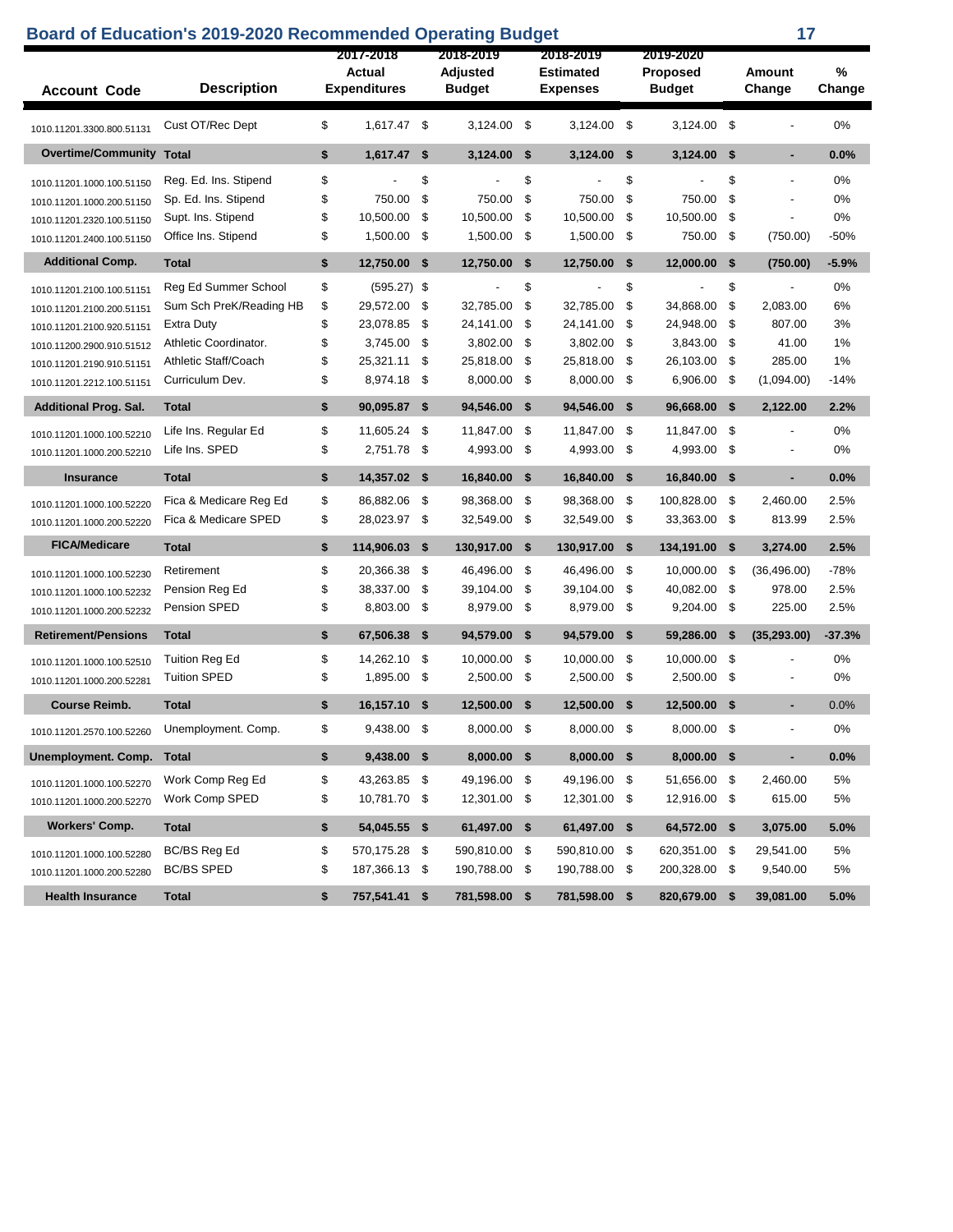## **Board of Education's 2019-2020 Recommended Operating Budget 19 19**

|                              |                            | 2017-2018           |      | 2018-2019     | 2018-2019        |      | 2019-2020       |      |                          |          |
|------------------------------|----------------------------|---------------------|------|---------------|------------------|------|-----------------|------|--------------------------|----------|
|                              |                            | Actual              |      | Adjusted      | <b>Estimated</b> |      | <b>Proposed</b> |      | <b>Amount</b>            | %        |
| <b>Account Code</b>          | <b>Description</b>         | <b>Expenditures</b> |      | <b>Budget</b> | <b>Expenses</b>  |      | <b>Budget</b>   |      | Change                   | Change   |
| 1010.11201.1000.100.53300    | Referees-Umpires           | \$<br>4,275.50      | \$   | 3,900.00      | \$<br>3,900.00   | -\$  | 4,000.00        | -\$  | 100.00                   | 2.6%     |
| 1010.11201.2490.100.53300    | Contracted Serv. School    | \$<br>8,601.91      | \$   | 31,910.00     | \$<br>31,910.00  | \$   | 34,360.00       | \$   | 2,450.00                 | 8%       |
| 1010.11201.2510.100.53300    | <b>Medical Fringe</b>      | \$<br>960.00        | \$   | 500.00        | \$<br>500.00     | \$   | 500.00          | \$   |                          | 0%       |
| 1010.11201.2490.100.53301    | Constables                 | \$<br>341.00        | \$   | 1,000.00      | \$<br>1,000.00   | \$   | 1,000.00        | \$   |                          | 0%       |
| <b>Other Services</b>        | <b>Total</b>               | \$<br>14,178.41     | \$   | 37,310.00     | \$<br>37,310.00  | \$   | 39,860.00       | \$   | 2,550.00                 | 6.8%     |
| 1010.11201.1000.920.53340    | RHW/Audubon Enrich.        | \$<br>3,300.00      | \$   | 3,300.00      | \$<br>3,300.00   | \$   | 3,300.00        | \$   |                          | 0%       |
| 1010.11201.1000.200.53320    | SPED BCBA/Autism Support   | \$<br>20,000.00     | \$   | 25,000.00     | \$<br>25,000.00  | \$   | 25,000.00       | \$   |                          | 0%       |
| 1010.11201.2190.200.53320    | Evaluation/Consultation    | \$<br>14,900.95     | \$   | 20,000.00     | \$<br>20,000.00  | \$   | 24,000.00       | \$   | 4,000.00                 | 20%      |
| 1010.11201.2170.200.53320    | <b>Physical Therapy</b>    | \$<br>17,250.00     | \$   | 18,113.00     | \$<br>18,113.00  | \$   | 18,113.00       | \$   |                          | 0%       |
| 1010.11201.3300.600.53320    | <b>Adult Education</b>     | \$<br>10,204.00     | \$   | 10,086.00     | \$<br>10,086.00  | \$   | 10,086.00       | \$   | $\overline{\phantom{a}}$ | 0%       |
| <b>Student Services</b>      | <b>Total</b>               | \$<br>65,654.95     | \$   | 76,499.00     | \$<br>76,499.00  | \$   | 80,499.00       | S.   | 4,000.00                 | 5.2%     |
| 1010.11201.2213.100.53330    | Prof. Dev. Reg Ed          | \$<br>6,414.51      | \$   | 14,000.00     | \$<br>14,000.00  | \$   | 14,000.00       | \$   |                          | 0%       |
| 1010.11201.2213.200.53330    | Prof. Dev. SPED            | \$<br>1,326.00      | \$   | 2,525.00      | \$<br>2,525.00   | \$   | 2,525.00        | \$   |                          | 0%       |
| 1010.11201.2213.100.53331    | Prof. Dev. Teacher Eval.   | \$<br>909.73        | \$   |               | \$               | \$   |                 | \$   |                          | 0%       |
| 1010.11201.2213.100.53332    | Prof. Dev. Admin           | \$<br>1,290.00      | \$   | 4,000.00      | \$<br>4,000.00   | \$   | 3,104.00        | \$   | (896.00)                 | $-22%$   |
| <b>Prof. Development</b>     | <b>Total</b>               | \$<br>9,940.24      | -\$  | 20,525.00     | \$<br>20,525.00  | \$   | 19,629.00       | S.   | (896.00)                 | $-4.4%$  |
| 1010.11200.2310.200.53340    | <b>Legal Services SPED</b> | \$<br>3,913.00      | \$   | 15,000.00     | \$<br>15,000.00  | \$   | 9,500.00        | \$   | (5,500.00)               | $-37%$   |
| 1010.11201.2130.100.53340    | School Physician           | \$<br>1,500.00      | \$   | 1,300.00      | \$<br>1,300.00   | \$   | 1,500.00        | \$   | 200.00                   | 15%      |
| 1010.11200.2310.100.53340    | Legal Services Reg Ed      | \$<br>14,519.00     | \$   | 10,000.00     | \$<br>10,000.00  | \$   | 14,500.00       | \$   | 4,500.00                 | 45%      |
| 1010.11201.2510.100.53340    | Payroll / Tyler            | \$<br>9,818.20      | \$   | 13,188.00     | \$<br>13,188.00  | \$   | 11,188.00       | \$   | (2,000.00)               | $-15%$   |
| 1010.11201.2510.100.53341    | <b>Auditor Service</b>     | \$<br>8,650.00      | \$   | 12,000.00     | \$<br>12,000.00  | \$   | 11,500.00       | \$   | (500.00)                 | $-4%$    |
| 1010.11201.2580.100.53340    | <b>IT Services</b>         | \$<br>24,120.00     | \$   | 39,840.00     | \$<br>39,840.00  | \$   | 26,880.00       | \$   | (12,960.00)              | $-33%$   |
| <b>Professional Services</b> | <b>Total</b>               | \$<br>62,520.20     | \$   | 91,328.00     | \$<br>91,328.00  | \$   | 75,068.00       | \$   | (16, 260.00)             | $-17.8%$ |
| 1010.11201.2600.100.54420    | <b>Rubbish Removal</b>     | \$<br>6,921.70      | \$   | 8,148.00      | \$<br>8,148.00   | \$   | 7,648.00        | -\$  | (500.00)                 | $-6%$    |
| <b>Disposal Service</b>      | <b>Total</b>               | \$<br>6,921.70      | -\$  | 8,148.00      | \$<br>8,148.00   | \$   | 7,648.00        | - \$ | (500.00)                 | $-6.1%$  |
| 1010.11201.2620.100.54430    | Contracted Serv. Maint     | \$<br>29,802.59     | \$   | 29,535.00     | \$<br>29,535.00  | \$   | 40,060.00       | \$   | 10,525.00                | 36%      |
| 1010.11201.2620.100.54431    | <b>Rep/Maint Services</b>  | \$<br>57,777.66     | \$   | 53,500.00     | \$<br>53,500.00  | \$   | 50,000.00       | \$   | (3,500.00)               | $-7%$    |
| 1010.11201.2660.100.54400    | <b>Building Security</b>   | \$<br>1,124.22      | \$   | 5,500.00      | \$<br>5,500.00   | \$   | 3,000.00        | \$   | (2,500.00)               | -45%     |
| 1010.11201.3100.100.54400    | Cafeteria Repairs          | \$<br>3,723.52      | \$   | 2,200.00      | \$<br>2,200.00   | \$   | 3,450.00        | \$   | 1,250.00                 | 57%      |
| <b>Repair/Maintenance</b>    | <b>Total</b>               | \$<br>92,427.99     | \$   | 90,735.00     | \$<br>90,735.00  | \$   | 96,510.00       | \$   | 5,775.00                 | 6.4%     |
| 1010.11201.2700.200.55510    | SPED Trans. In             | \$<br>10,897.22     | \$   | 14,408.00     | \$<br>14,408.00  | \$   | 14,883.00       | \$   | 475.00                   | 3%       |
| 1010.11201.2790.400.55511    | <b>SPED Trans Out</b>      | \$<br>271,650.00    | \$   | 228,281.00    | \$<br>228,281.00 | \$   | 232,551.00      | \$   | 4,270.00                 | 1.9%     |
| 1010.11201.2700.100.55510    | Local/High Sch Tran        | \$<br>419,242.71    | \$   | 445,401.00    | \$<br>445,401.00 | \$   | 457,890.00      | \$   | 12,489.00                | 3%       |
| 1010.11201.2700.920.55510    | <b>Field Trip Trans</b>    | \$<br>9,239.48      | -\$  | 8,247.00 \$   | 8,247.00 \$      |      | 9,019.00 \$     |      | 772.00                   | 9%       |
| 1010.11201.2700.910.55510    | <b>Trans-Athletics</b>     | \$<br>5,291.37 \$   |      | 6,607.00 \$   | 6,607.00 \$      |      | 6,825.00 \$     |      | 218.00                   | 3%       |
| <b>Transportation</b>        | <b>Total</b>               | \$<br>716,320.78    | - \$ | 702,944.00    | \$<br>702,944.00 | - \$ | 721,168.00      | \$   | 18,224.00                | 2.6%     |
| 1010.11201.2680.100.55520    | Property/Liability Ins.    | \$<br>48,373.00 \$  |      | 50,792.00 \$  | 50,792.00 \$     |      | 53,332.00 \$    |      | 2,540.00                 | 5%       |
| <b>Bldg. Insurance</b>       | <b>Total</b>               | \$<br>48,373.00     | \$   | 50,792.00 \$  | 50,792.00 \$     |      | 53,332.00 \$    |      | 2,540.00                 | 5.0%     |
| 1010.11201.2490.200.55530    | Postage SPED               | \$<br>675.02        | \$   | 764.00 \$     | 764.00           | \$   | 764.00 \$       |      |                          | 0%       |
| 1010.11201.2310.100.55530    | Postage BOE                | \$<br>356.70        | \$   | 372.00 \$     | 372.00 \$        |      | 372.00          | \$   |                          | 0%       |
| 1010.11201.2320.100.55530    | Phone Super.               | \$<br>1,590.93      | \$   | 1,838.00 \$   | 1,838.00 \$      |      | 1,838.00 \$     |      |                          | 0%       |
| 1010.11201.2490.100.55531    | Postage Office             | \$<br>1,759.85      | \$   | 3,441.00 \$   | 3,441.00 \$      |      | 3,241.00 \$     |      | (200.00)                 | $-6%$    |
| 1010.11201.2490.100.55530    | Phone School               | \$<br>5,193.48      | \$   | 5,775.00 \$   | 5,775.00 \$      |      | 5,775.00 \$     |      |                          | 0%       |
| <b>Communications</b>        | <b>Total</b>               | \$<br>9,575.98 \$   |      | 12,190.00 \$  | 12,190.00 \$     |      | 11,990.00 \$    |      | (200.00)                 | $-1.6%$  |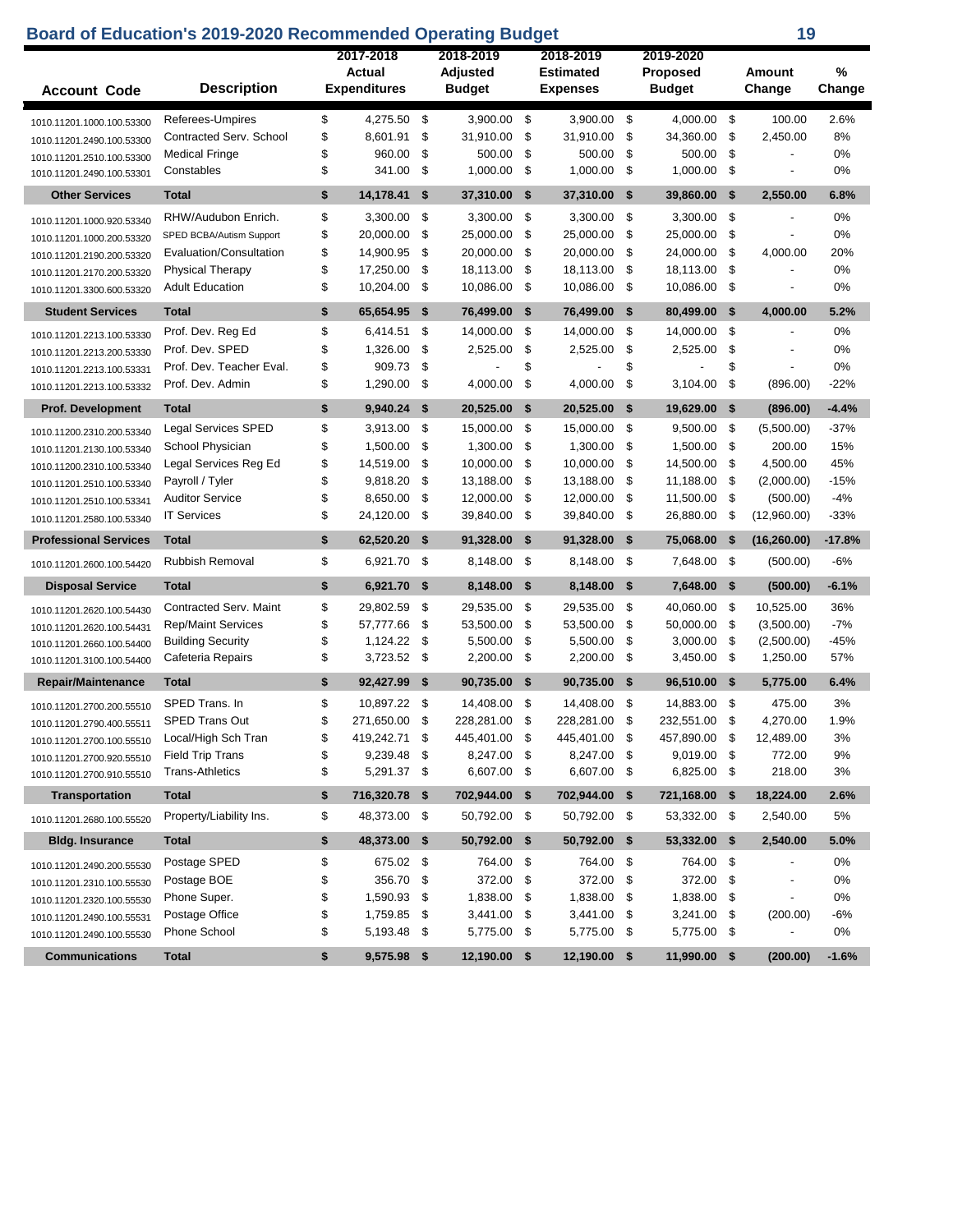| <b>Account Code</b>           | <b>Description</b>             | 2017-2018<br><b>Actual</b><br><b>Expenditures</b> |     | 2018-2019<br><b>Adjusted</b><br><b>Budget</b> |     | 2018-2019<br><b>Estimated</b><br><b>Expenses</b> | 2019-2020<br><b>Proposed</b><br><b>Budget</b> |              | Amount<br>Change | %<br>Change |
|-------------------------------|--------------------------------|---------------------------------------------------|-----|-----------------------------------------------|-----|--------------------------------------------------|-----------------------------------------------|--------------|------------------|-------------|
| 1010.11201.2490.100.55540     | Advertising                    | \$<br>3,568.40                                    | \$  | 2,500.00                                      | -\$ | 2.500.00                                         | \$<br>2,500.00 \$                             |              |                  | 0%          |
| <b>Advertising</b>            | <b>Total</b>                   | \$<br>3,568.40                                    | \$  | 2,500.00                                      | -\$ | 2,500.00                                         | \$<br>2,500.00                                | \$           | ٠                | 0.0%        |
| 1010.11201.1000.100.55560     | Woodstock Acad.                | \$<br>2,687,334.00                                | \$  | 2,298,795.00                                  | -\$ | 2,298,795.00                                     | \$<br>2,325,600.00                            | \$           | 26,805.00        | 1%          |
| 1010.11201.1000.100.55562     | Putnam High School             | \$                                                | \$  |                                               | \$  |                                                  | \$                                            | \$           |                  | 0%          |
| 1010.11201.1000.100.55563     | Kilingly High School           | \$                                                | \$  |                                               | \$  |                                                  | \$                                            | \$           |                  | 0%          |
| 1010.11201.1000.300.55561     | Killingly VO-AG                | \$<br>27,292.00                                   | \$  | 34,115.00                                     | \$  | 34,115.00                                        | \$<br>13,646.00                               | \$           | (20, 469.00)     | $-60%$      |
| 1010.11201.1000.100.55564     | Capital Thr/QVMC (Charter)     | \$<br>32,238.10                                   | \$  | 16,750.00                                     | \$  | 16,750.00                                        | \$<br>20,808.00                               | \$           | 4,058.00         | 24%         |
| 1010.11201.1000.200.55561     | <b>SPED NFA</b>                | \$                                                | \$  | 6,166.00                                      | \$  | 6,166.00                                         | \$                                            | \$           | (6, 166.00)      | $-100%$     |
| 1010.11201.1000.200.55560     | <b>SPED Woodstock</b>          | \$<br>125,488.80                                  | \$  | 149,840.00                                    | \$  | 149,840.00                                       | \$<br>241,808.00                              | \$           | 91,968.00        | 61%         |
| 1010.11201.1000.400.55569     | SPED Tuition other             | \$<br>1,317,428.04                                | \$  | 913,122.00                                    | \$  | 913,122.00                                       | \$<br>835,437.00                              | \$           | (77,685.00)      | $-8.5%$     |
| 1010.11201.1000.300.55562     | SPED Killingly Vo-Ag           | \$                                                | \$  |                                               | \$  |                                                  | \$                                            | \$           |                  | 0%          |
| 1010.11201.2150.200.53320     | ARC/TEEG                       | \$<br>3,412.50                                    | \$  | 10,000.00                                     | \$  | 10,000.00                                        | \$<br>10,000.00                               | \$           |                  | 0%          |
| <b>Tuition</b>                | <b>Total</b>                   | \$<br>4,193,193.44                                | \$  | 3,428,788.00                                  | -\$ | 3,428,788.00                                     | \$<br>3,447,299.00                            | \$           | 18,511.00        | 0.5%        |
| 1010.11201.2490.100.55580     | Travel admin.                  | \$<br>1,746.57                                    | -\$ | 2,612.00                                      | -\$ | 2,612.00                                         | \$<br>2,612.00                                | \$           |                  | 0%          |
| 1010.11201.2490.200.55580     | <b>Travel SPED</b>             | \$<br>1,890.22                                    | -\$ | 2,158.00                                      | \$  | 2,158.00                                         | \$<br>2,158.00                                | \$           | $\overline{a}$   | 0%          |
| <b>Travel</b>                 | <b>Total</b>                   | \$<br>3,636.79                                    | \$  | 4,770.00                                      | \$  | 4,770.00                                         | \$<br>4,770.00                                | \$           | ٠                | 0.0%        |
| 1010.11201.1000.200.56610     | <b>SPED Office Supplies</b>    | \$<br>504.30                                      | \$  | 550.00                                        | \$  | 550.00                                           | \$<br>750.00                                  | \$           | 200.00           | 36%         |
| 1010.11201.2310.100.56610     | <b>BOE Office Expense</b>      | \$<br>602.48                                      | \$  | 550.00                                        | \$  | 550.00                                           | \$<br>350.00                                  | \$           | (200.00)         | $-36%$      |
| 1010.11201.2320.100.56610     | Super Office Expense           | \$<br>374.42                                      | \$  | 900.00                                        | \$  | 900.00                                           | \$<br>700.00                                  | \$           | (200.00)         | $-22%$      |
| 1010.11201.2410.100.56610     | Principal Office Exp.          | \$<br>3,463.73                                    | \$  | 3,435.00                                      | \$  | 3,435.00                                         | \$<br>3,500.00                                | \$           | 65.00            | 2%          |
| <b>Supplies</b>               | <b>Total</b>                   | \$<br>4,944.93                                    | \$  | 5,435.00                                      | \$  | 5,435.00                                         | \$<br>5,300.00                                | \$           | (135.00)         | $-2.5%$     |
| 1010.11201.1000.100.56600     | Instructional Supp.            | \$<br>19,889.87                                   | -\$ | 22,689.00                                     | \$  | 22,689.00                                        | \$<br>22,689.00                               | \$           | $\blacksquare$   | 0%          |
| 1010.11201.1000.100.56601     | <b>Art Supplies</b>            | \$<br>1,901.06                                    | \$  | 1,397.00                                      | \$  | 1,397.00                                         | \$<br>1,918.00                                | \$           | 521.00           | 37%         |
| 1010.11201.1000.100.56602     | <b>Graduation Supplies</b>     | \$<br>3,250.79                                    | \$  | 1,000.00                                      | \$  | 1,000.00                                         | \$<br>3,300.00                                | \$           | 2,300.00         | 230%        |
| 1010.11201.1000.920.56600     | <b>Music Supplies</b>          | \$<br>1,058.40                                    | \$  | 670.00                                        | \$  | 670.00                                           | \$<br>1,602.00                                | \$           | 932.00           | 139%        |
| 1010.11201.1000.100.56603     | Phys. Ed. Supplies             | \$<br>$\overline{a}$                              | \$  | 1,293.00                                      | -\$ | 1,293.00                                         | \$<br>1,650.00                                | \$           | 357.00           | 28%         |
| 1010.11201.1000.100.56604     | <b>Reg Ed Testing Supplies</b> | \$<br>5,822.00                                    | \$  | 6,247.00                                      | \$  | 6,247.00                                         | \$<br>5,972.00                                | \$           | (275.00)         | $-4%$       |
| 1010.11201.1000.200.56600     | <b>SPED Supplies</b>           | \$<br>6,683.08                                    | \$  | 5,713.00                                      | \$  | 5,713.00                                         | \$<br>5,508.00                                | \$           | (205.00)         | -4%         |
| 1010.11201.2230.200.56600     | SRBI Supplies/Software fees    | \$<br>17,457.24                                   | \$  | 16,881.00                                     | -\$ | 16,881.00                                        | \$<br>16,459.00                               | \$           | (422.00)         | $-2%$       |
| 1010.11201.2130.100.56600     | <b>Health Room Supplies</b>    | \$<br>716.35                                      | \$  | 2,280.00                                      | \$  | 2,280.00                                         | \$<br>2,135.00                                | \$           | (145.00)         | -6%         |
| 1010.11201.2100.420.56600     | <b>Enrichment Supplies</b>     | \$<br>382.08                                      | \$  | 2,800.00                                      | -\$ | 2,800.00                                         | \$<br>2,800.00                                | \$           | $\blacksquare$   | 0%          |
| 1010.11201.2900.910.56600     | <b>Athletic Supplies</b>       | \$<br>4,135.47 \$                                 |     | 4,795.00 \$                                   |     | 4,795.00                                         | \$<br>4,050.00 \$                             |              | (745.00)         | $-16%$      |
| 1010.11201.2220.100.56642     | AV/Video                       | \$<br>541.88                                      | -\$ | 994.00 \$                                     |     | 994.00                                           | \$<br>600.00 \$                               |              | (394.00)         | $-40%$      |
| 1010.11201.2400.100.56610     | Office/Printing Supp.          | \$<br>15,452.04 \$                                |     | 20,100.00 \$                                  |     | 20,100.00                                        | \$<br>20,100.00 \$                            |              |                  | 0%          |
| 1010.11201.2600.100.56629     | Cust & Maint                   | \$<br>29,266.96 \$                                |     | 25,000.00 \$                                  |     | 25,000.00 \$                                     | 25,000.00 \$                                  |              |                  | 0%          |
| <b>Instructional Supplies</b> | <b>Total</b>                   | \$<br>106,557.22 \$                               |     | 111,859.00 \$                                 |     | 111,859.00 \$                                    | 113,783.00 \$                                 |              | 1,924.00         | 1.7%        |
| 1010.11201.2610.100.56622     | Electricity                    | \$<br>53,582.77 \$                                |     | 59,135.00 \$                                  |     | 59,135.00 \$                                     | 61,500.00 \$                                  |              | 2,365.00         | 4%          |
| <b>Utilities</b>              | <b>Total</b>                   | \$<br>53,582.77 \$                                |     | 59,135.00 \$                                  |     | 59,135.00 \$                                     | 61,500.00 \$                                  |              | 2,365.00         | 4.0%        |
| 1010.11201.2610.100.56624     | Fuel Oil                       | \$<br>78,821.78 \$                                |     | 90,258.00 \$                                  |     | 90,258.00 \$                                     | 96,138.00 \$                                  |              | 5,880.00         | 7%          |
| <b>Heating Fuel</b>           | <b>Total</b>                   | \$<br>78,821.78 \$                                |     | 90,258.00 \$                                  |     | 90,258.00 \$                                     | 96,138.00 \$                                  |              | 5,880.00         | 6.5%        |
| 1010.11201.2710.100.56626     | Diesel Fuel                    | \$<br>37,418.75 \$                                |     | 38,658.00 \$                                  |     | 38,658.00 \$                                     | 40,583.00 \$                                  |              | 1,925.00         | 5%          |
| 1010.11201.2650.100.56626     | Gas                            | \$<br>1,567.75 \$                                 |     | 2,693.00 \$                                   |     | 2,693.00 \$                                      | 2,693.00 \$                                   |              |                  | 0%          |
|                               |                                | 38,986.50 \$                                      |     | 41,351.00 \$                                  |     | 41,351.00 \$                                     |                                               | 43,276.00 \$ |                  |             |